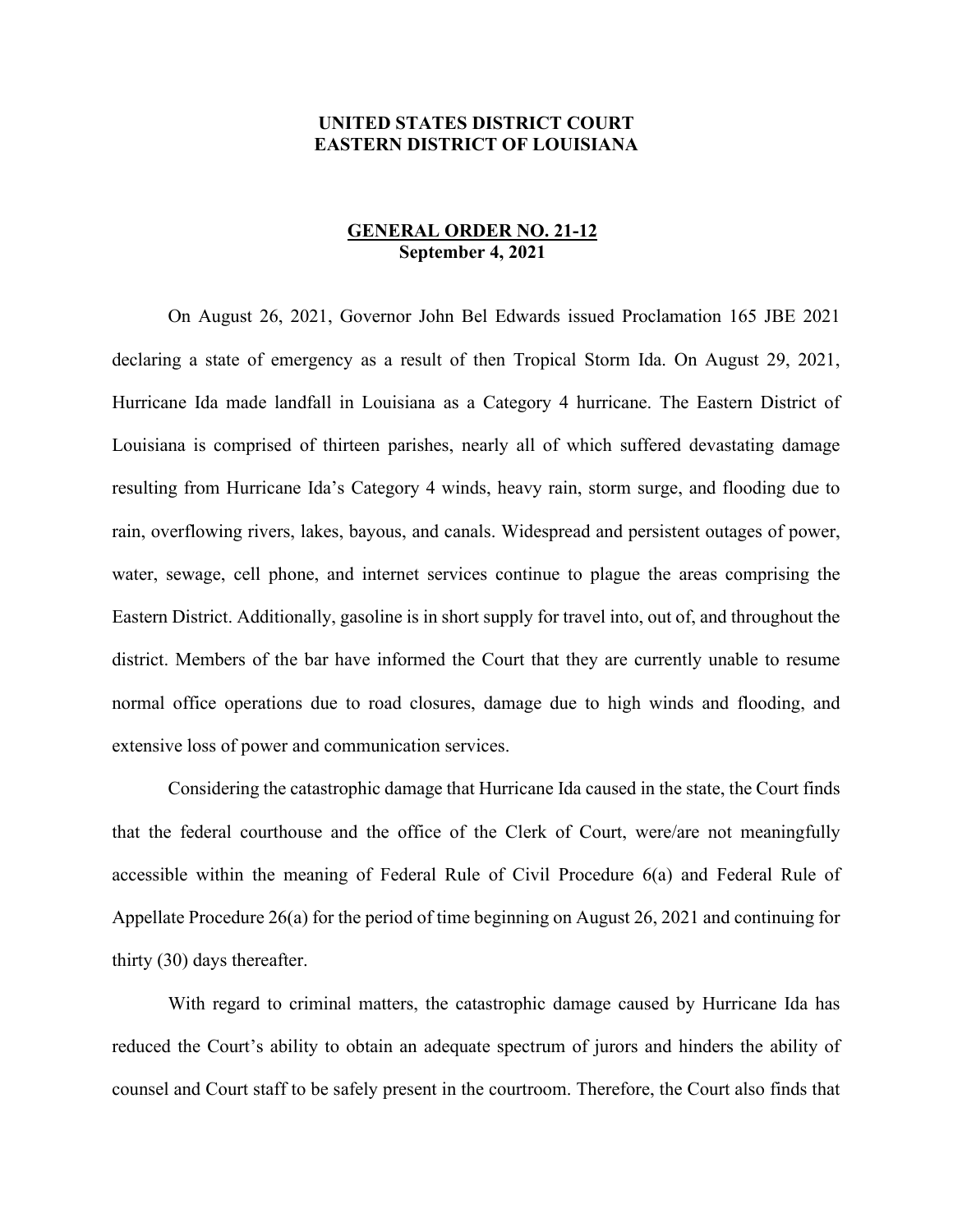the ends of justice are served, and the interests of the public and of any criminal defendant affected are outweighed, by a temporary exclusion of all criminal trials from the time requirements of the Speedy Trial Act, 18 U.S.C. § 3161, beginning on August 26, 2021 and continuing for thirty (30) days thereafter. For these same reasons, grand juries are unable to convene in the district. Accordingly, all grand jury proceedings in this district are suspended beginning on August 26, 2021 and continuing for thirty (30) days thereafter, subject to change upon motion from the government and further orders of the Court.

## Accordingly,

- 1. All deadlines and delays, including prescriptive and peremptive periods, in cases pending or to be filed in this Court are hereby suspended for thirty (30) days commencing from August 26, 2021.
- 2. For the reasons given above and below, all criminal trials are excluded from the time requirements of the Speedy Trial Act, 18 U.S.C. § 3161, beginning on August 26, 2021 and continuing for thirty (30) days thereafter.
- 3. For the reasons given above and below, all grand jury proceedings in this district are suspended beginning on August 26, 2021 and continuing for thirty (30) days thereafter, subject to change upon motion from the government and further orders of the Court.